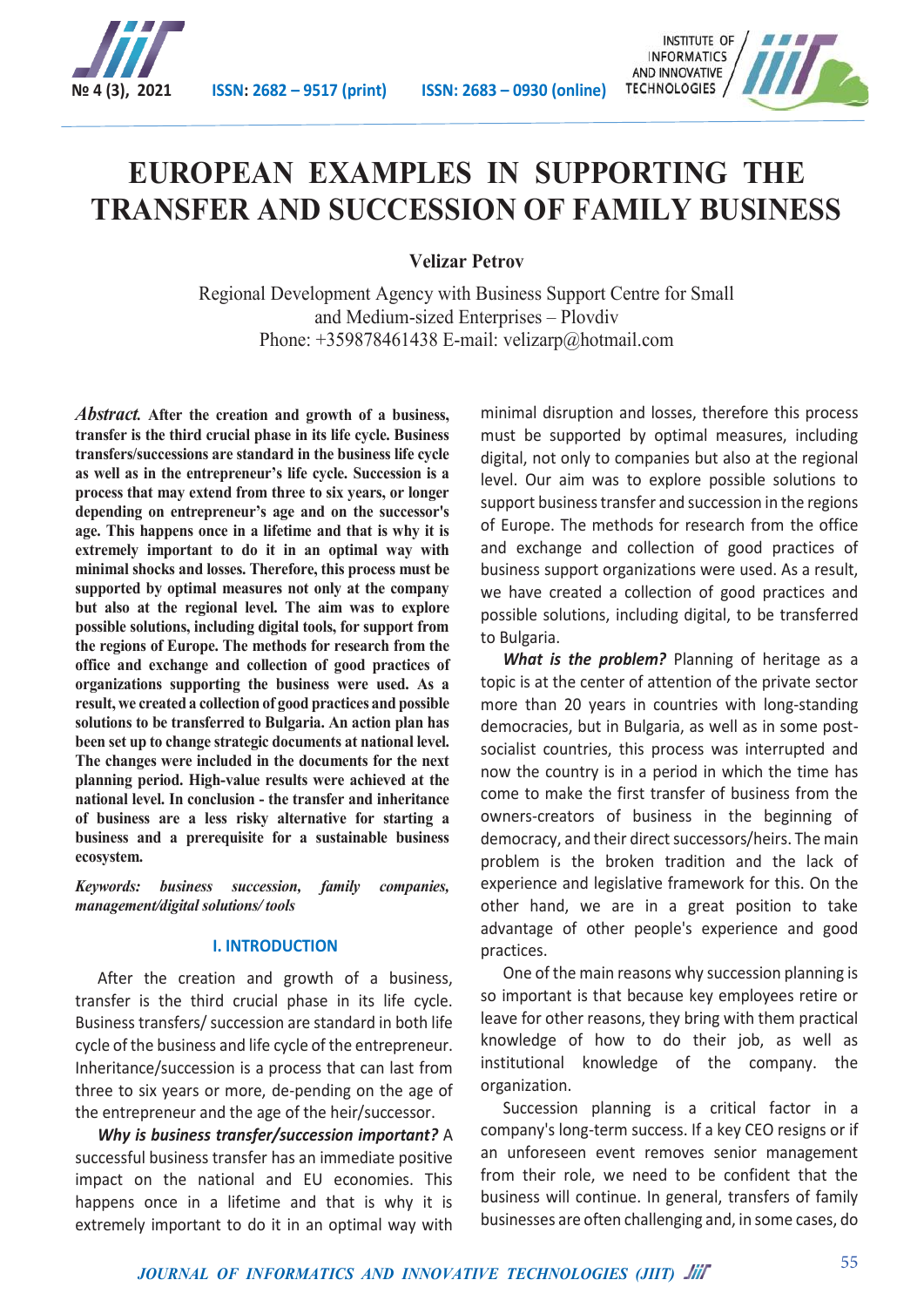



not occur as planned as only 30% of family businesses survive in the second generation and many fail soon after the transfer, 12% survive in the third, and only about 3% work in the fourth generation and beyond. With the aging of the population in many countries, the volume of business transfers is expected to increase sharply.

Whether changes are planned or not, if there is no effective strategy for succession/transfer, business continuity can be compromised.

*What are the current solutions/research of the problem at the moment, including digital?* So far, the main attention is paid to the study of the process of transfer/succession of business at the company level, much less at above company/ regional level, and at the level of policies and strategic documents - such research is almost absent.

*What are the best solutions?* There are no universal solutions. Each one should be adapted to the specifics of the environment. It is generally accepted that family involvement in business makes the family business unique, but the literature continues to encounter difficulties in defining the family business. This also creates difficulties in creating appropriate policies and strategic documents addressing this group.

*What have we achieved?* Based on the good practices from countries outside Bulgaria, we have selected and adapted three main tools to be implemented in our country. They were approved by the Ministry of Economy and will be tested in Bulgaria within a few years.

### **II. REPRESENTATION**

Small and medium-sized enterprises are an extremely diverse category, which means that special efforts are needed to properly cover the various subgroups and especially small family and traditional enterprises. Many of the world's largest companies are also family-owned. The European Commission encourages the support of small family and traditional businesses, as they are a key element in setting up new activities and generating income in areas with poor resources They bring added value to the regional development process, especially in less developed regions, as they have deep roots in the local economy, where they invest and contribute to maintaining of employment. The importance of watching in the long run is laid down from generation to generation and this is one of the many distinguishing features of the family

business. It has also been proven to be a source of their endurance. Especially clearly this is seen in the pandemic COVID-19 the efforts of the old generation (historical memory) and the new generation (flexibility and progress) to meet the challenge. There is a prevailing trend that the COVID-19 pandemic is catalyzing - the speed of the inheritance process has increased for many companies worldwide. This is due to a number of reasons, including the death of the founders and liquidity problems in the business.



**Fig. 1.** Family business in Europe (% of total companies) [1].

In Europe, this unique category plays a vital role in the economy:

• Family business is an important part (on average 40-50% of all jobs) in European private employment.

• Family businesses reinvest profits responsibly, preferring equity instead of debt financing.

• Act as responsible owners because of their longterm strategy to the interests of stakeholders, including employees, customers, shareholders and local communities.

• Transmission of family values with a high sense of social responsibility.

• Special care for the local or regional base.

• Natural incubators of entrepreneurial culture, they encourage the next generation of European entrepreneurs.

• Managers of social and economic capital from one generation to another.

The main advantages of family businesses are their long-term perspective, the specific values that form their unique organizational culture, and their commitment to the local community. Their unique culture is based on the values promoted by family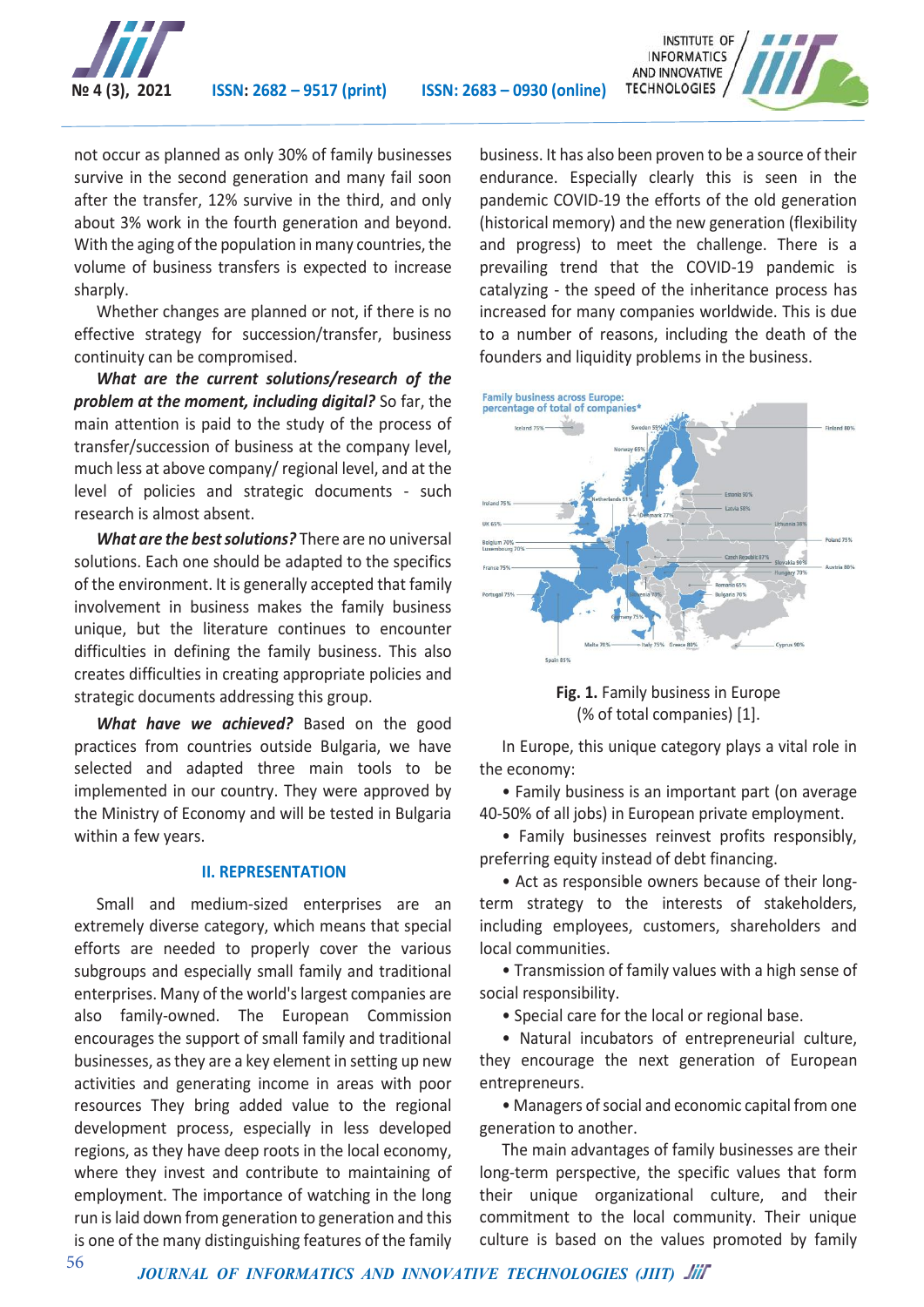

**№ 4 (3), 2021 ISSN: 2682 – 9517 (print) ISSN: 2683 – 0930 (online)**



stakeholders, such as a high degree of trust in the company and a high quality of services or products offered.[2]

It is generally accepted that family involvement in business makes the family business unique, but the literature continues to encounter difficulties in defining the family business. This also creates difficulties in creating appropriate policies and strategic documents dealing with this group. The main focus is on family small and medium enterprises and less on large family businesses, for example. Adequate policies are needed to ensure that we give the next generation the best chance. To succeed, we need a strong legal and regulatory framework for these business transfers to happen.

Every year, about 450,000 family businesses, which employ about 2 million people, face this challenge. About 150,000 companies close down each year due to a failed succession settlement, leading to the loss of 600,000 jobs.

## *What is needed:*

• Greater emphasis and attention on business transfers by policy makers

• Tax and regulatory frameworks that do not put family businesses at a disadvantage when transferrin

• Accurate annual data on the transfer of the business situation in Europe

• Improved dissemination of best practices between Member States

• More public support for support, especially small and medium-sized, family businesses better prepare their transfers.

For almost three years, we exchanged experiences and good practices with organizations from 8 regions (Germany, Denmark, Poland, Finland, Romania, Slovenia, Spain and Bulgaria) of the European Union, and how they deal with the challenges of business transfer. Each of them focused its efforts on the impact of various policy instruments, including digital, - laws, strategies, regional plans and others, to optimize the environment in which the transfer and inheritance of business take place. We in Bulgaria focused on optimizing the National Strategy for Promotion of SMEs in Bulgaria 2014-2020.

*What actions and tools did the organizations from the nine regions choose to optimize their policy instruments?*

*Germany:* The Action Plan [3] focuses on the Operational Program of the Land of Brandenburg for the European Social Fund (ESF) for the funding period 2014-2020.

The Brandenburg Action Plan consists of three actions (A). The Ministry of Economy, Labor and Energy of the Province of Brandenburg is responsible for the implementation and monitoring of all actions under this action plan. The Ministry of Economy and Energy is responsible for the implementation and monitoring of the third action.

A1: Development of a concept for a "Business Transfer Competence Centre". It is designed as a onestop shop for all aspects of business transfer.

A2: Regional succession clubs. With this approach, the successors are given the opportunity to exchange experiences with other future successors and to improve their knowledge and skills in a small closed group.

A3: Program to increase the attention of SME owners to early consideration of the transfer and business succession. The program is aimed at entrepreneurs aged 55 and over. The aim is to increase the sensitivity of business owners, to consider continuing their business earlier and to find an agreement on succession.

A4: Workshop for transfer, together with project iEER.

*Denmark:* The Action Plan [4] focuses on the Decentralized Growth Strategy 2019, the program "Increased Competitiveness of SMEs", funded by the European Regional Fund and funds for the promotion of decentralized business.

A1: Awareness raising/program for ownersmanagers with potential for succession. Free one-stopshop information, along with other traditional channels, to raise awareness.

A2: Succession screening and mentoring. The idea of the action is through screening to recruit SMEs with the greatest growth potential for individual succession. The concept is to create a strategy for successful transfer of the company through an individualized succession plan and to ensure the potential for growth to be realized after the succession. Mentoring by the independent public business service to assist the owner-manager in his/her succession planning efforts. Private specialists and experts will be involved in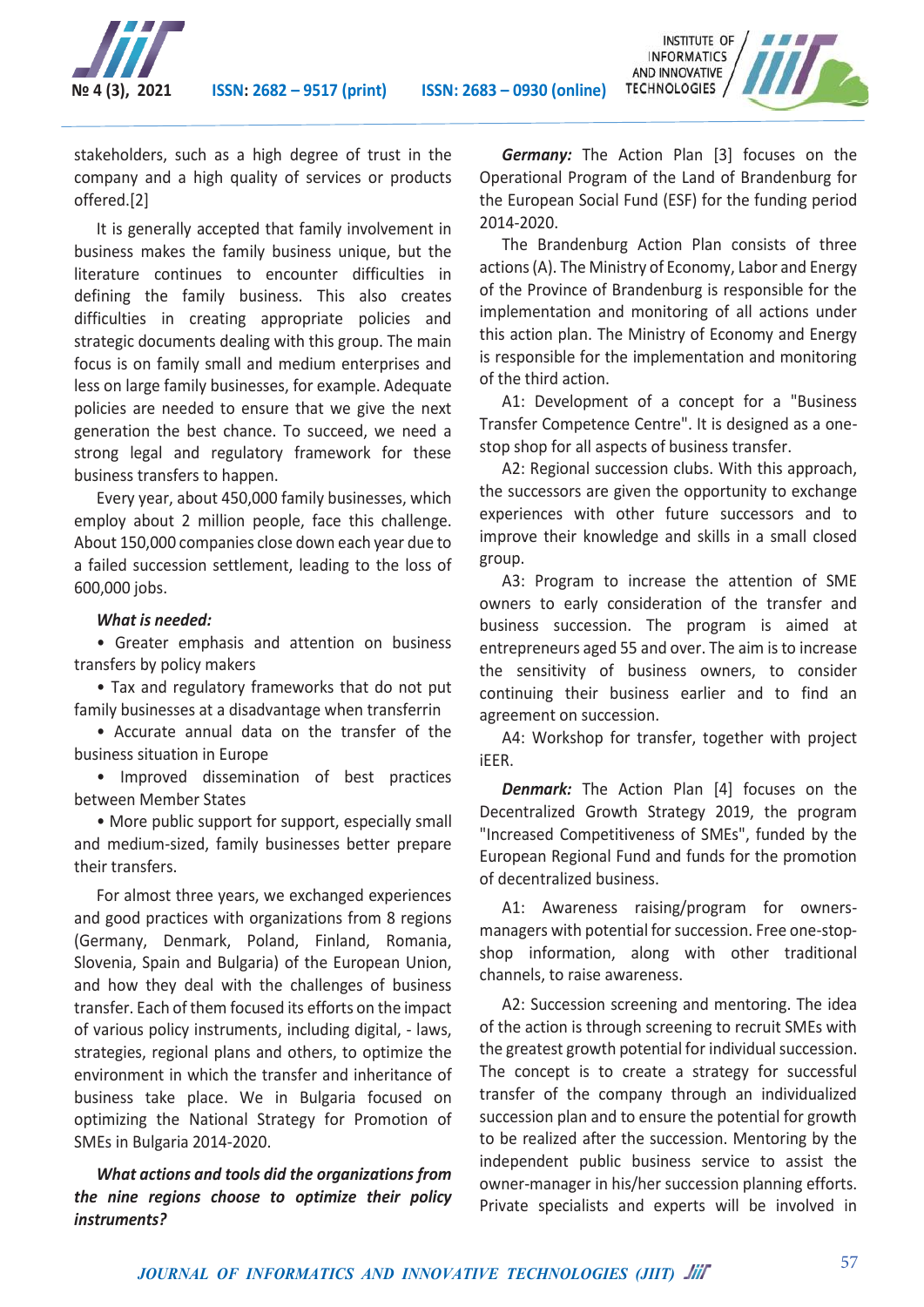

**№ 4 (3), 2021 ISSN: 2682 – 9517 (print) ISSN: 2683 – 0930 (online)**



solving specific problems and providing a professional succession plan.

A3: Voucher for consulting services. The idea is to help SME owner's amateur in the use of private specialists and experts in the field of succession. The concept is to offer 50% payment for private specialists and experts.

*Poland:* The Action Plan [5] is directed towards the Regional Operational Pro-gramme of the Małopolska Region for the years 2014-2020.

A1: Direct introduction of procedures and processes related to strategic planning and implementation of continuity in the catalogue of consulting services provided under the sub-measure "Vouchers for consultations" of the Regional Operational Programme of the region of Lesser Poland 2014 - 2020

A2: Increasing access to knowledge and raising awareness about business transfer among entrepreneurs from the Małopolska region

A3: Network of the heirs of the Małopolska Region Increasing the level of readiness for continuity among the companies from the Małopolska region thanks to the organization of the pilot edition of the programme.

E4: Strengthen cooperation between institutions in the region in the field of promoting available inheritance instruments.

*Finland:* The Action Plan [6] focuses on the Finnish Structural Funds Program: Sustainable Growth and Jobs 2014-2020. Only one action is planned earlier.

A1: Business transfer service platform

*Romania:* The Action Plan [7] focuses on operational programs funded by the EU and the national budget.

A1: Promotion and raising awareness of the importance of business transfer in events organized and funded by Ilfov's council.

A2: Business transfer support, guidance and advice.

A3: Online platform for connecting contacts for business transfer

*Slovenia:* The Action Plan [8] focuses on the Operational Program for the Implementation of the EU Cohesion Policy 2014-2020 and the Regional Development Plan of the Gorenjska Region 2014-2020.

A1: Raising awareness

A1.1 Continuity map

A1.2 Emergency planning

A2: Connection

A2.1 Network of succession consultants

A3: Support services

A3.1 Seminars for preparation of succession plan

A4: Financing

A4.1 Financial product for business transfer

*Spain:* Action Plan [9] targets Andalusia's ERDF Operational Programme 2014-2020.

A1: Creating an integrated framework for business succession and transfer in Andalusia. This action aims to ensure the coherence and long-term sustainability of the policy approach and measures to promote and facilitate business continuity and transfer in Andalusia.

A2: Development and dissemination of information, awareness-raising materials and technical support.

A3: Training of staff to provide consulting services in business transfer

A4: Special program to support the transfer of business in rural areas

*Bulgaria:* Taking into account all types of inheritance and business transfer - within the family (from father and/or mother to son and/or daughter), outside the family - to investors/employees, as well as mixed decisions - transfer only to management, but not to ownership, as well as by analyzing the good practices and action plans of colleagues from 8 regions of the European Union, we have selected and adapted three main instruments to be implemented in our country. They were approved by the Ministry of Economy and will be tested in Bulgaria within a few years.

In the course of the research, we found the following problems:

• There is no specific definition and study of the family business, including a definition of "family business"

• There are no specific support tools for family business and business transfer

• There are no organizations to support business transfer

Regarding the National Strategy for Promotion of SMEs in Bulgaria 2014-2020, given that "small and medium-sized enterprises" are an extremely diverse category, we recommended to define a sub-group "Family Enterprises".

We have developed the following activities in our action plan [10]: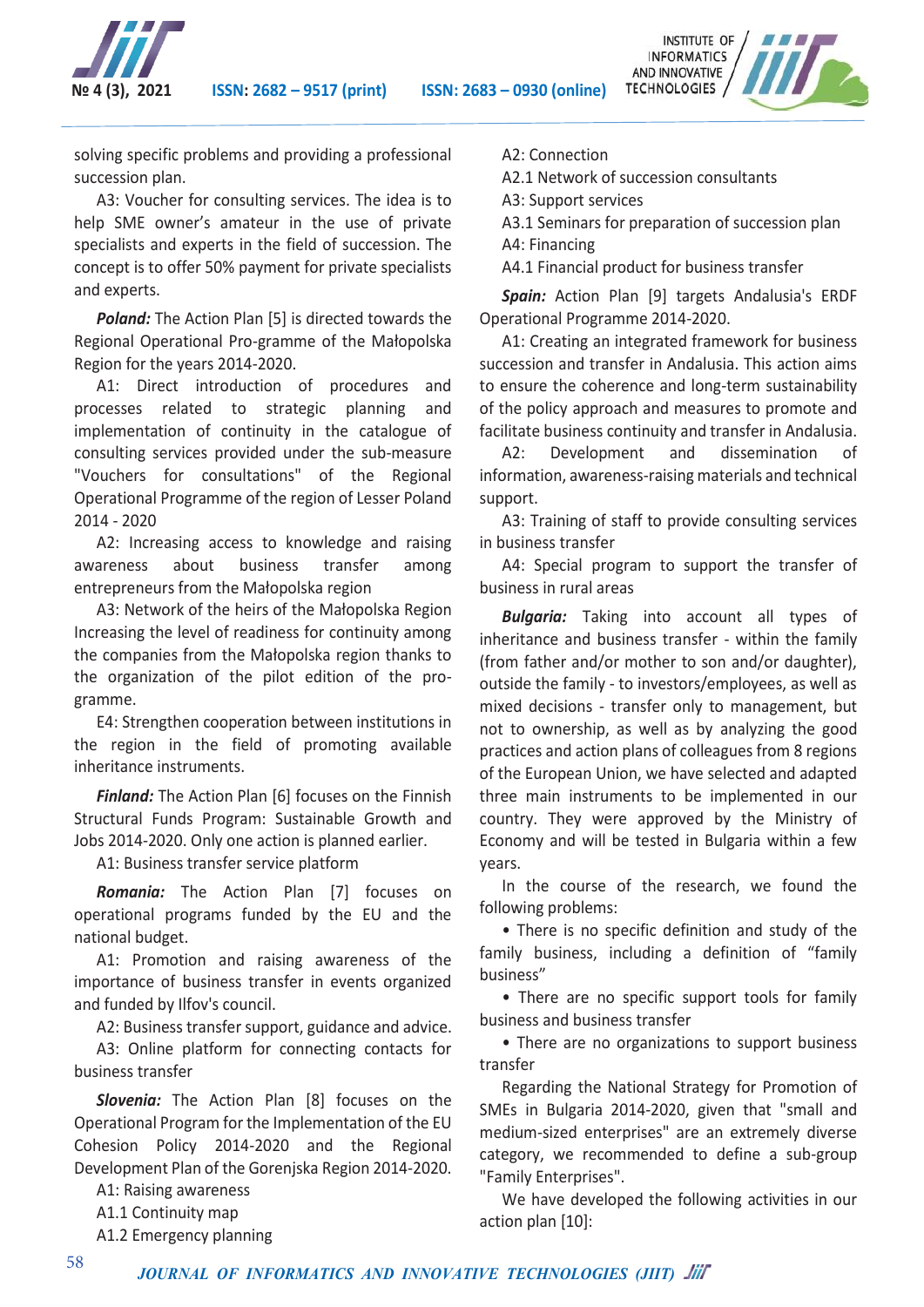



A1. Local network for managers-owners (successors): In Bulgaria more than one third of the current business owners will reach retirement age in the next ten years and very often there is no one within the family who can be transfer business, nor is there much practice of transferring business outside the family circle. The pilot local network is for family business owners who have reached the stage of transferring the company to the next generation or transferring the business to other companies; looking for opportunities to transfer business to new managers or stakeholders.

A2. Regional Business Transfer Platform (RBTP): This action focuses on business transfer and succession, a topic often overlooked and not recognized as a priority in industrial policies and entrepreneurship. On the one hand, the RBTP will provide access to useful documents as well as a training platform. On the other hand, it will provide succession and business transfer services to family businesses in which business management is "ripe" for the use of such services. The RBTP will also work as a tool for downloading and disseminating. The RBTP will lead to overall coordination of business transfer support, will help increase the lack of consulting and business transfer support services, including improving the quality of micro-enterprise transfer arrangements. The RBTP service is planned to serve all companies located in the region.

A3. Financial instruments / mentoring schemes. Certification. The purpose of the activity proposal is to provide financial support through a voucher scheme to SMEs and organizations based in Bulgaria who want to be prepared for the process of succession/transfer of business through consulting services as a financial instrument. Vouchers can be used to purchase specialized consulting services (including succession and transfer) that are not related to the company's normal operating expenses (eg routine tax consulting services, regular legal services or advertising). The councils should cover, inter alia, procedures and processes related to the strategic planning and implementation of the succession, with special emphasis on areas that are crucial for ensuring further activity and stability of the company's work.

# **III. CONCLUSION**

*How did the proposed actions plan to change/improve the strategy/policy?*

A1 The local network of owner (successor) managers will contribute to creating and maintaining an environment in which entrepreneurs can thrive and entrepreneurship is rewarded: care for future entrepreneurs, in particular by promoting entrepreneurial interest and talent. The local network for owners-managers (recipients) will contribute to the transfer of business measures aimed at the smooth implementation of business transfer and achieving a more positive effect on the development of sustainable market competitiveness of Bulgarian SMEs.

A2 The Regional Business Transfer Platform will contribute to creating and maintaining an environment in which entrepreneurs can thrive and entrepreneurship is rewarded: care for future entrepreneurs, in particular by promoting entrepreneurial interest and talent. The regional platform for business transfer will contribute to the transfer of business measures aimed at the smooth implementation of business trans-fer and will achieve a positive effect on the development of sustainable market competitiveness of Bulgarian SMEs.

A3 Financial Instrument / Mentoring and Certification Schemes will contribute to creating and maintaining an environment in which entrepreneurs can thrive and entrepreneurship is rewarded: caring for future entrepreneurs, in particular by promoting entrepreneurial interest and talent. The financial instrument / mentoring and certification schemes will contribute to the transfer of business measures aimed at the smooth implementation of business trans-fer and achieving a positive effect on the development of sustainable market competitiveness of Bulgarian SMEs.

*The situation in Bulgaria:* The situation in Bulgaria, as of March 13, 2020, is subject to measures to combat the COVID19 pandemic with a number of restrictions. In 2020 we were engaged in the development of plans and programs for the next programming period 2021- 2027, such as "National Plan for Reconstruction and Sustainability of the Republic of Bulgaria", "National Strategy for SMEs 2021-2027". We participated in workshops and discussions for the development of the National Strategy for SMEs 2021-2027

As a result: the family business is included in the National Strategy for SMEs 2021-2027 based on our participation. The definition of family business is